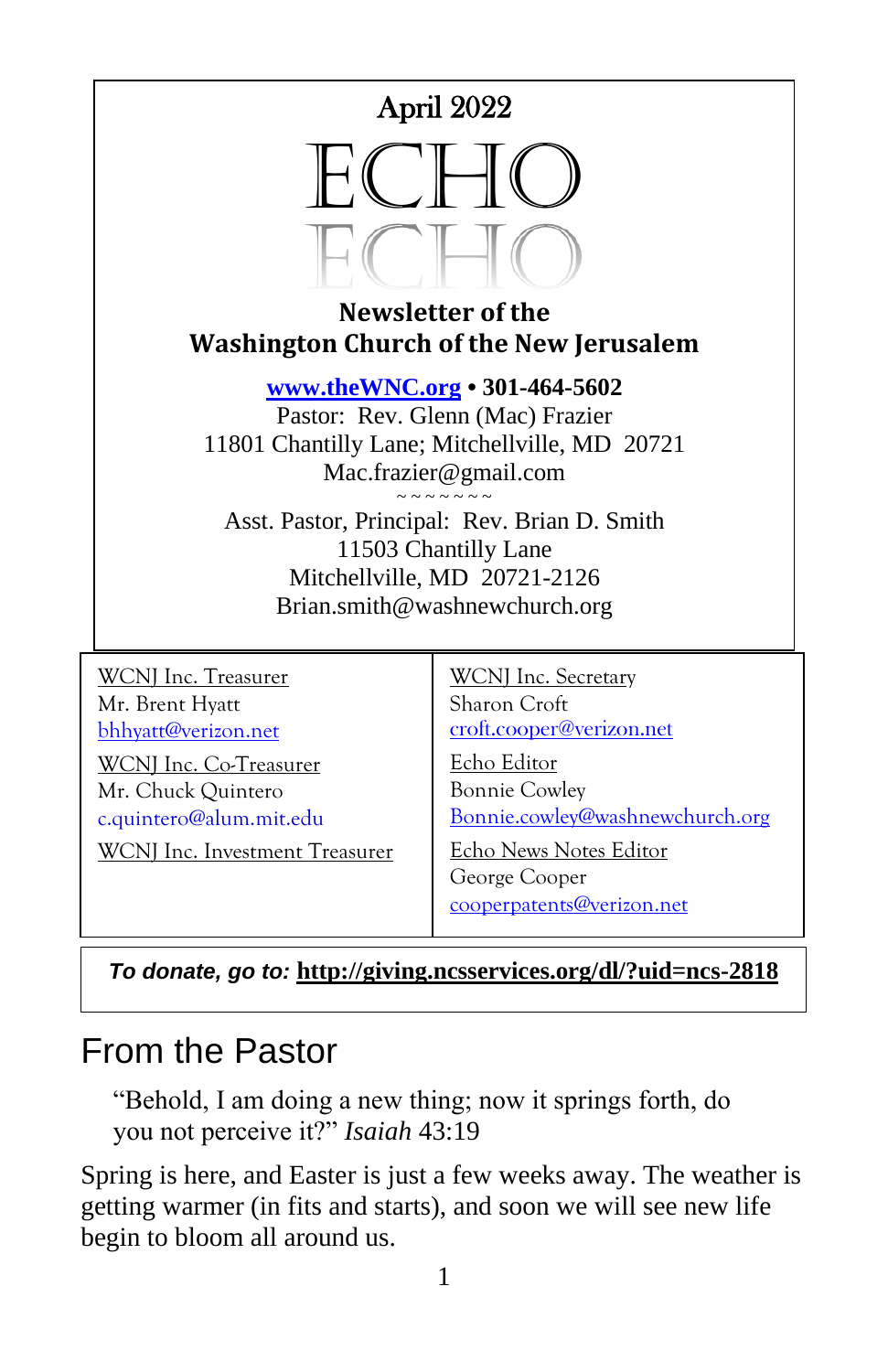We also appear to be emerging from a sort of COVID winter into a



gentler season of the pandemic. I won't say that we are done with the coronavirus, but things seem to be shifting into a new phase with regard to how we manage things. Masks are coming off in many places (including, optionally, at our worship gatherings on Sundays), infection rates seem to be in long-term decline, and

while the disease is still showing up, it is not threatening to overwhelm our health services the way it was this past winter.

And so, emerging from all this, I am looking around and wondering about our little church community. This society has seen some things in its history. You are all and those who came before you have not only witnessed much, but also accomplished a great deal. And I want to honor that history. And I also want to move forward from it.

I worry that we sometimes look around and see where we are now, primarily in terms of where we once were. We have fewer members, fewer students in our school, and fewer people in worship on Sunday. In terms of numbers, we were declining even before the pandemic hit us hard, as it has so many other churches and other organizations. But the pandemic was like tossing an anvil to someone struggling to swim. It accelerated a process that has been impacting church attendance worldwide for some time now.

And now I worry that our view of empty pews may distract us from seeing the people who *are* here, today, worshiping and serving in *today's* church. I worry that a desire to "get back up to zero"

could be a weight that holds us back, putting us in a mode that seeks more to survive than to thrive. Friends, we are never going "back" to the way things used to be.

But we *can* go *forward*. Look around you. The people you see

 *Please join me in looking for ways to take this approach. In putting away reminders of past "glories" to make room for new dreams of our future.*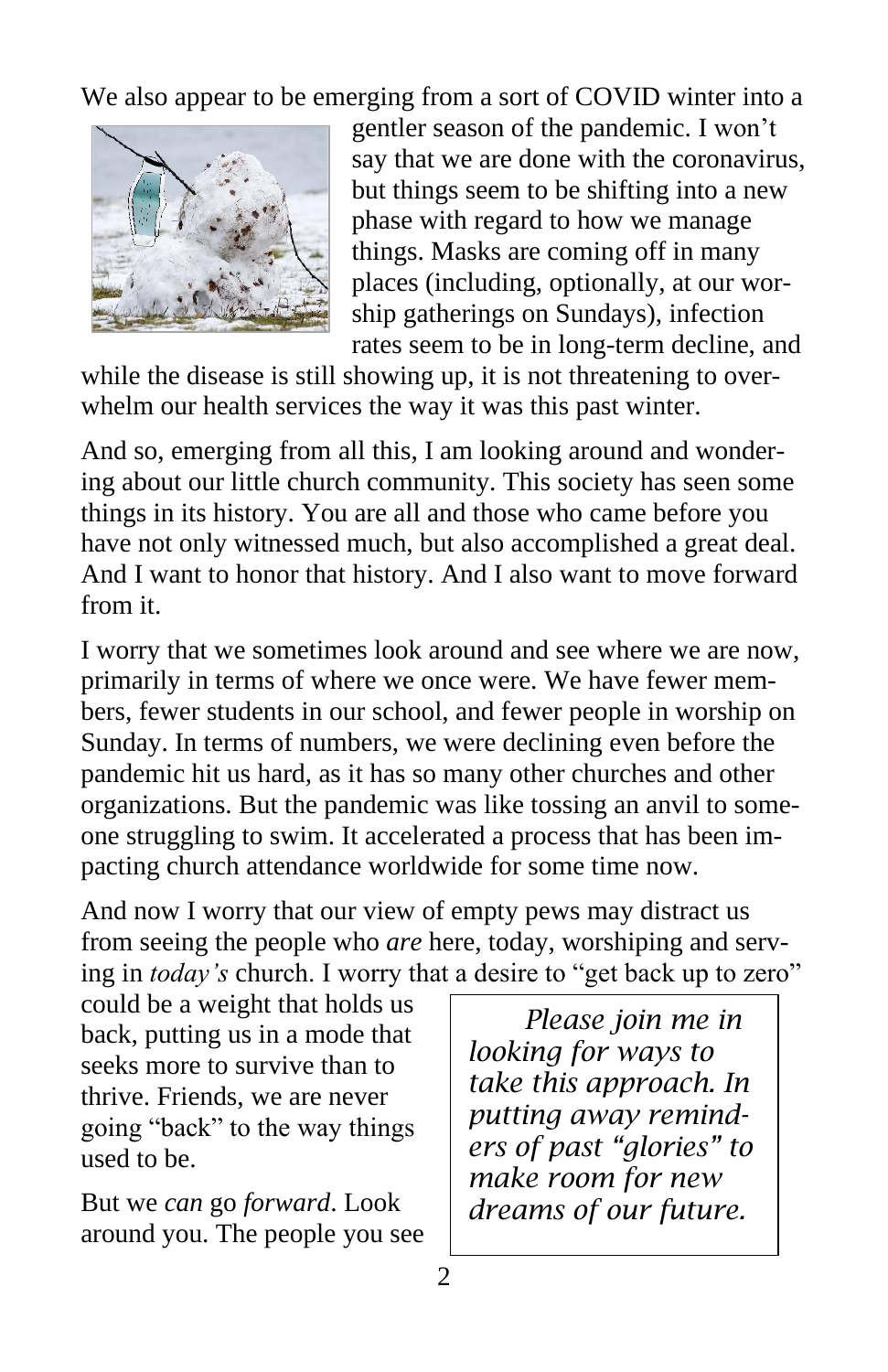serving, worshiping, and recreating together *today*–this is the church. This is where we *start*. Call this the new day zero, the new square one. Let's draw a line across the ledger and begin again.

And think about this: if we were starting a brand-new church (a monumental task, I can tell you from experience), then being able to start it with the people and resources we currently have would feel like a tremendous blessing! What could such a newly planted church accomplish?

It's a new day, and a new spring for us at the Washington New Church. Please join me in looking for ways to take this approach. In putting away reminders of past "glories" to make room for new dreams of our future.

And yes, this is a warning that changes will be coming. We should honor the past that got us this far. But we need to move forward from there and not chase what once was. I invite you to help create the next generation of this church. And I ask for your patience as we experiment with new ways of doing things. And not everything will change. Our dedication to the Lord and to His Word as the center of what a church is all about will not go away.

*… this is a warning that changes will be coming. We should honor the past that got us this far. But we need to move forward from there and not chase what once was.*

Personally, I find it exciting to enter into the new day not knowing exactly what will come of it, only that it is ours to make of it what we will! I hope you are able to feel that excitement with me. Let's try some stuff out. Let's build a new church. And let us trust all the while the Lord's final words to

His followers in the Gospel of Matthew:

"And behold, I am with you always, even to the end of the age." - *Matthew* 28:20

> Rev. Glenn "Mac" Frazier Washington New Church, 2022-03-24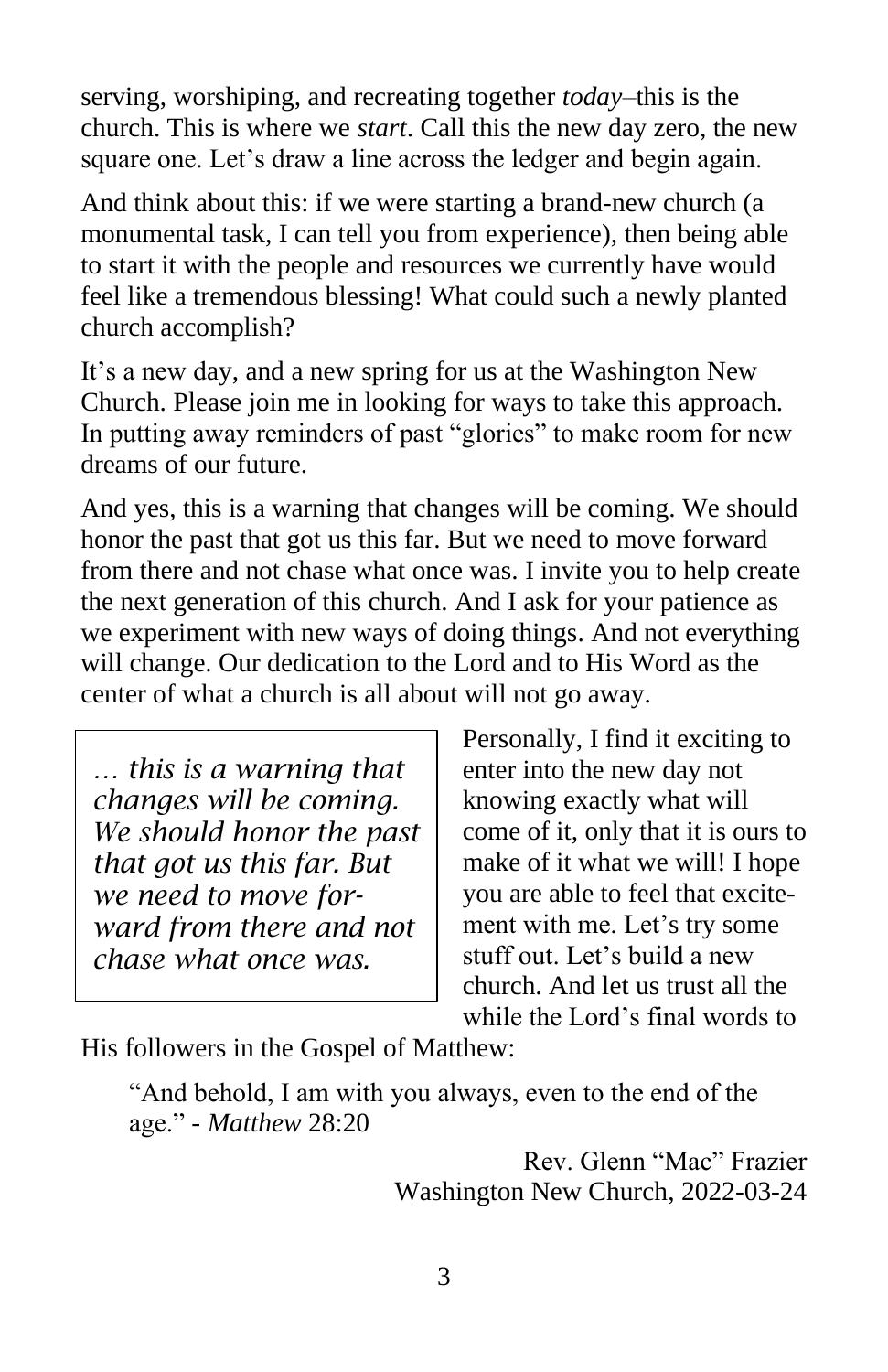

# **Palm Sunday, Good Friday, and Easter Services:**



**Sunday, April 10th at 11:00am** – The church will hold a family festival Palm Sunday service. Palms will be provided for pick up in the lobby to be used in a procession during the first hymn.

**Friday, April 15<sup>th</sup> at 8:00pm** – will be an adult in-person only Holy Supper/Good Friday service (no virtual).

**Sunday, April 17th at 11:00am** - will have a family festival Easter service. The congregation is encouraged to bring flower offerings for a procession during the  $1<sup>st</sup>$  hymn of cut flowers or potted plants. *(a list of preferred landscape plants on P.??)*

# **From the Board of Trustees:**

The Board met for our regular monthly meeting on March 1, 2022. The Pastor reported on status of the mask mandates for church, the recent Talent Night, discussions with the General Church Governance Board, and plans for building community in the spring.

Bill Kunkle joined the meeting to present options for software solutions to manage board and committee files and activities. The Treasurer reported that we are looking at another deficit this year, based on current rates of donations, expenses, school enrollment, etc. He also presented a rough draft for FY23 budget, which will be prepared and presented at the spring Society Annual meeting (date to be announced).

The principal covered masking policies, and potential school grant opportunities. Sharon Kunkle joined us to report on Acton Park activities. The Investment Committee is still in need of members and a new head, please contact John Kern if you are interested. Sharon Cooper agreed to serve as Chair of the Nominating Committee for members of the Board of Trustees and School Board. If you are interested in serving on a board, please contact Sharon or any member of the Board. The next meeting will be on April 12.

~Sharon Cooper, WCNJ, Inc. Secretary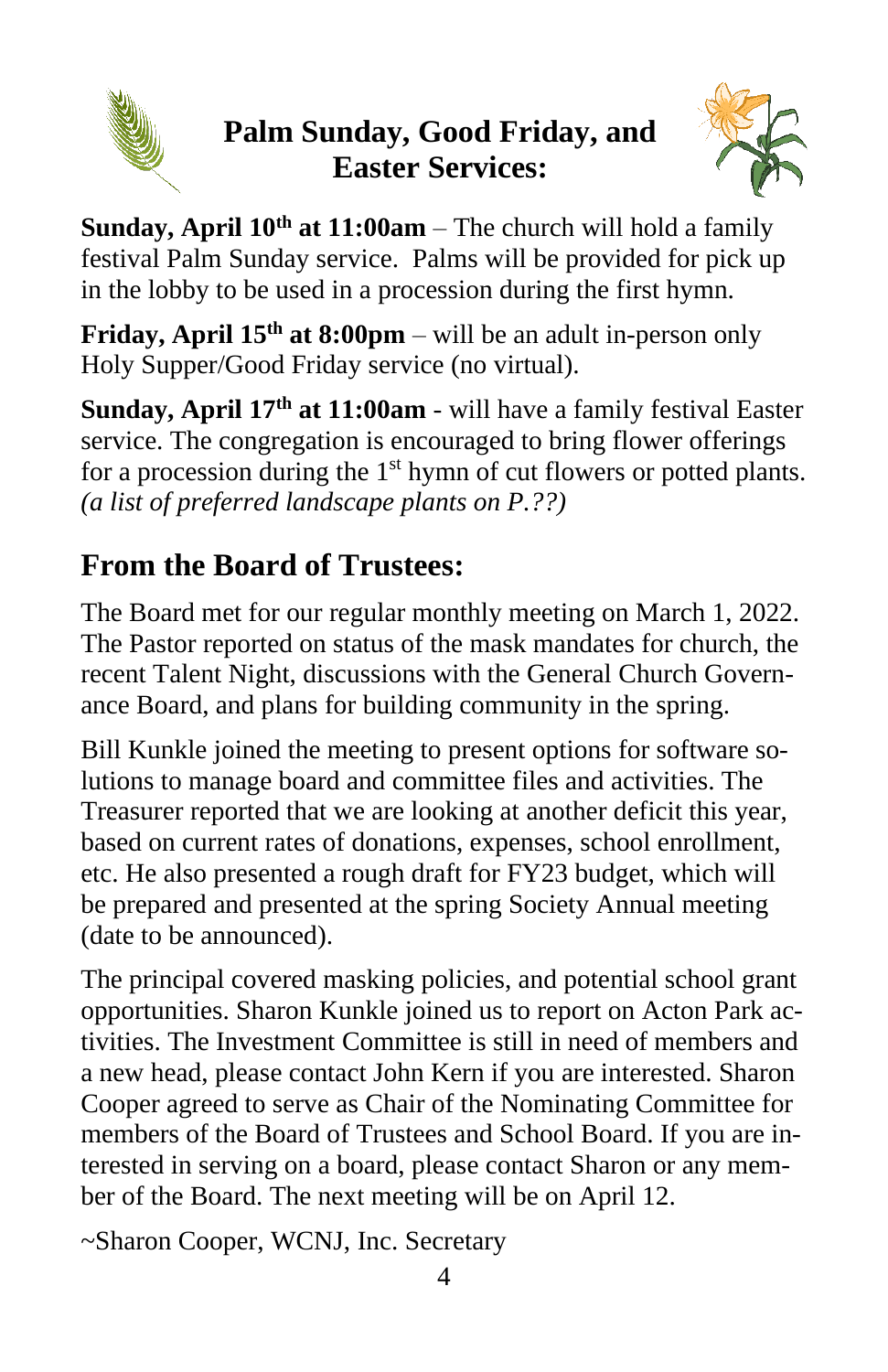#### **When You Weren't Looking**

#### *By Bonnie Cowley*

The Washington New Church is a busy organization. With a church, a school and 80+ acres of land under the auspices of Acton Park, Inc. there is so much to do. How is it that we manage to maintain so much of these uses? Fortunately, we are lucky to have two pastors, two volunteer organists, a diligent school staff, and active board members on all three boards. There are certainly others who give so much, like our building head(s) and treasurers, but what about all the supportive things that miraculously happen? … what about the little stuff?

Here is the secret – it is a little organization called the Theta Alpha Guild that quietly busies itself with all the minutia of society life. TAG is dedicated to the uses of the church society and New Church Education. When the school has a need, TAG does it's best to fill that need, whether it be providing refreshments for an open house, making sure there is coffee for the teachers or funds to help a new teacher set up her classroom. There are everyday things that are quietly taken care of, like flowers on Sundays, food, or drinks after church (when there is not a pandemic). Invisible TAG elves come out of the woodwork during holidays – the church always looks so festive; tableaux would not happen if it were not for the costume people ironing garments and dressing shepherds or wisemen of varying sizes. On Thanksgiving and Easter chancel girls show up to collect food or flowers. Then others find ways of donating the food or helping the school children plant the flowers. Somehow palms always show up on Palm Sunday. And we cannot forget the ladies who work behind the scenes making precious New Church Day gifts.

TAG has been a small fundraising arm of the church too. The annual yard sale, "souper" Sundays, bake sales and centerpiece sales all have benefitted the church either directly through money earned from the fundraisers or the useful things TAG can support with money raised. "Souper" Sunday brought in \$866 this year donating half of it directly to the operating fund. Centerpiece sales reached over \$600 this year, all of which went to the WCNJ operating fund.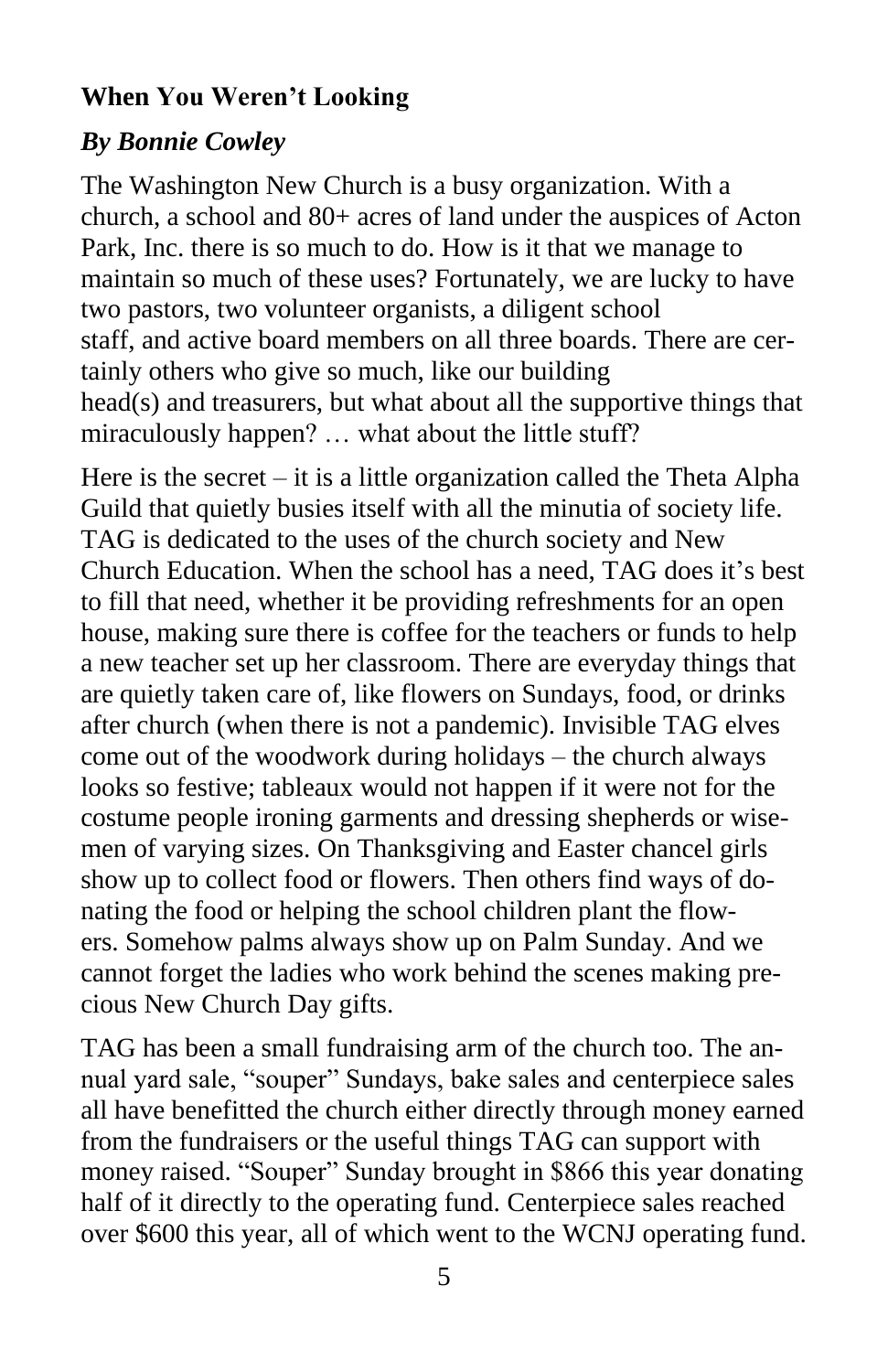With a portion of the money earned through TAG dues and our fundraisers, TAG was able to give a \$500 Christmas gift to help the church buy a portable sound system used in the Tableaux and for all future events. The outdoor worship center created by our students was funded by TAG as well.

There are suppers and banquets, though fewer because of the pandemic. There are the cooks, the ladies who set tables and clean up… someone always shows up.

When a visiting pastor or candidate minister comes to town TAG finds them a place to stay.

Lastly there are the small but special and personal things TAG does. Goodies are collected to give to new teachers or people just moving into the area, also the yearly care packages sent to our BAC & ANC students. "We Care" cards are sent out to young adults in our area and [for the last couple of years] our first responders. These cards are handmade and often include a small gift card. And whenever TAG hears of someone sick, hospitalized or struggling, TAG sends frequent sunshine in the form of a personal greeting card.



I am sure there is much more! So, to the Theta Alpha Guild, **a huge thank you** for your quiet service. And to those of you who wish to join this "exclusive" club… Just contact the TAG president Carina Heinrichs [carina.heinrichs@washnewchurch.org.](mailto:carina.heinrichs@washnewchurch.org)

#### **Announcements**

**FOR SALE:** Our home on Enterprise Road ½ mile from the Washington New Church in Mitchellville will be listed for sale this May. The property is 1 1/3 acre with a two story 2600 square foot custom house. Open floor plan, 3 bedrooms with great master suite, attached 2 car garage, green house and pool. Any interested buyers can contact Kathy by email at [kcjswim@aol.com](mailto:kcjswim@aol.com) for further information. Brad & Kathy Johns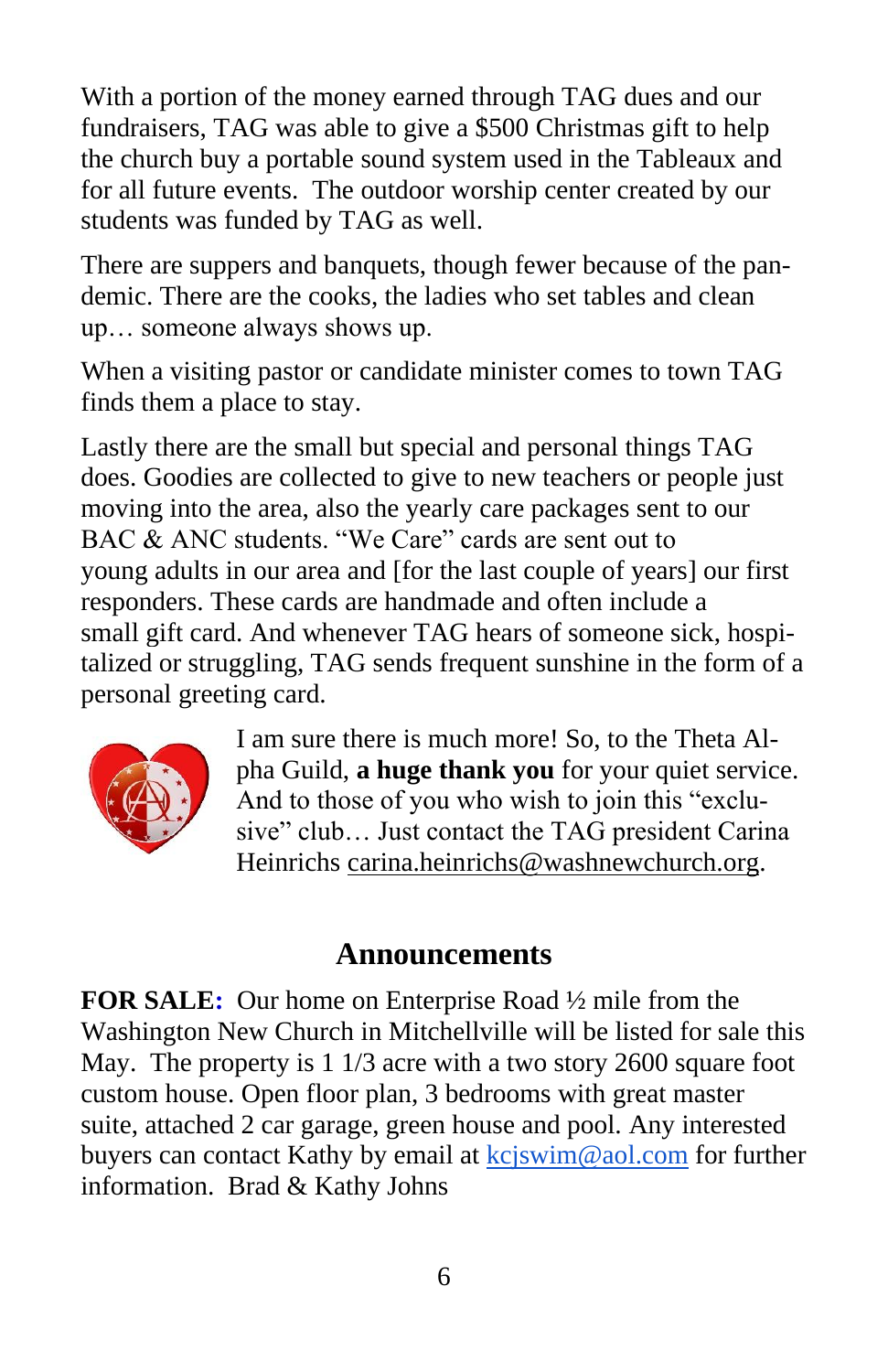**Group Volunteer Opportunity:** There is a volunteer opportunity to help set up group homes for refugees from Afghanistan, and I thought it would be fun to get a group from the church and school to volunteer their time together. It looks like the housing is in the Landover area, and involvement could be as simple as spending a couple hours cleaning or transporting furniture, painting…. If you are interested in joining a group let me know. Gillian 512-694- 4403. For more information check out the link below. There is also a link to volunteer at the top of that webpage if you love the idea and want to volunteer regardless of whether other people are interested. <https://www.volunteermatch.org/search/opp3413785.jsp>

**An Open Invitation:** Hello all! On May 28th at 4 pm we will be celebrating Anne and Steve Ball's 60th birthday! We are hoping to gather lots of people who might want to come celebrate these lovely people. We'll be gathering on WNCS grounds. There will be food and drinks aplenty, and we hope to see you there. All are welcome, but please no presents and no kids. See you there!

Questions? Contact [justin.ball101@gmail.com](mailto:justin.ball101@gmail.com) - Justin Ball Glover

**SE District Scholarship Fund:** Southeastern District Scholarship



Funds are available to anyone who lives in the SE district who would like assistance with paying for education at the Academy High School, the Bryn Athyn College or the Theological School.

*Note -* these grants are also now available for students attending the *WNCS high school*.

Applications should include the names of the students, their home address, the names of the parents if they are applying on behalf of their children and the school that they hope to attend. Applications are due no later than May 31, 2022, for those hoping to attend in the 2022-2023 school year. Please send your application to: Attn.: SE District Scholarship Fund - Washington Church of the New Jerusalem, 11914 Chantilly Lane, Mitchellville, Md. 20721.

**Levi Cowley Scholarship Fund:** Levi Cowley Scholarship Funds are available to graduates of the Washington New Church School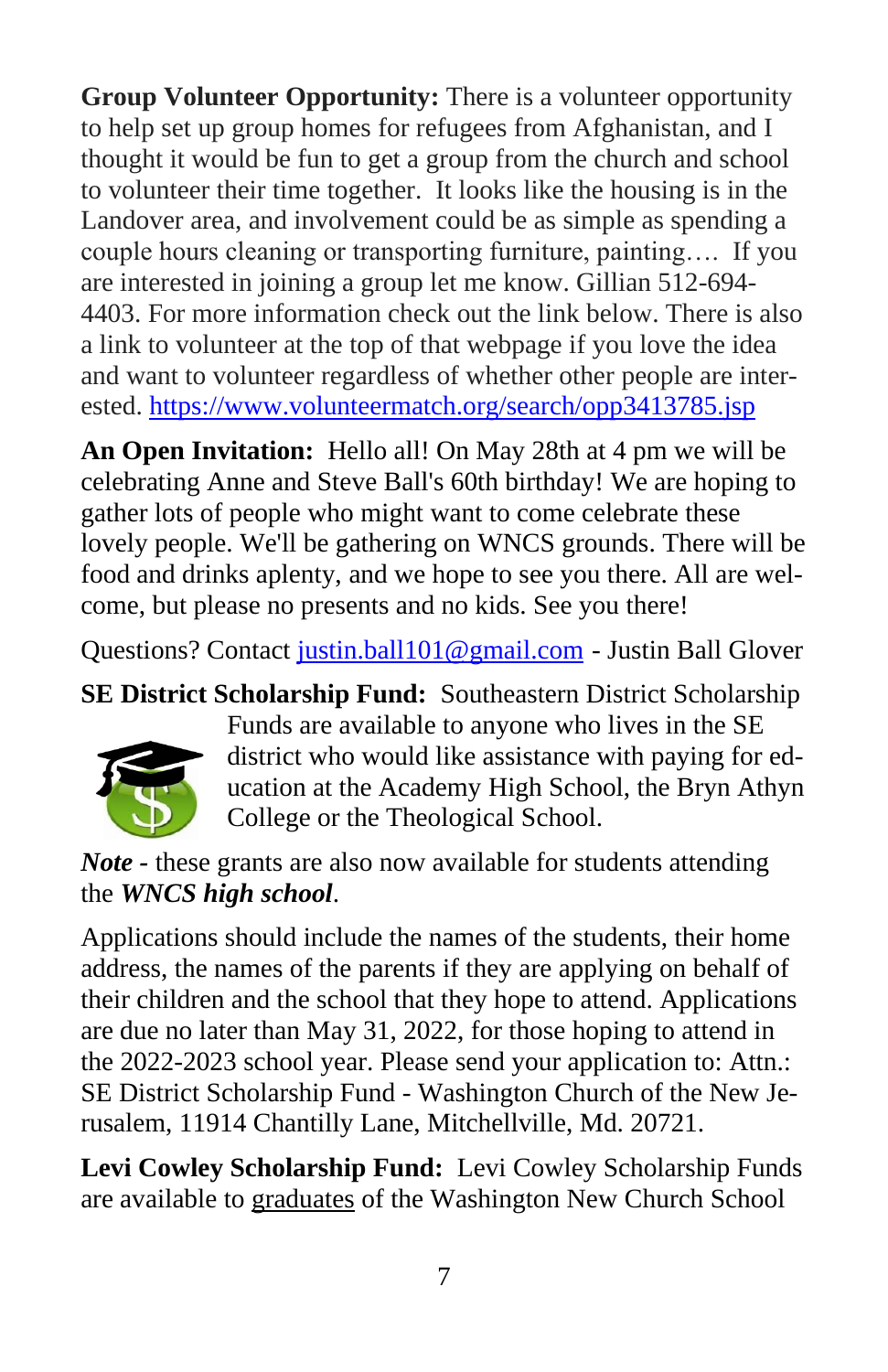who would like assistance with paying for education or books at any school of higher education (college).

Applications should include the names of the students, their home address, the names of the parents if they are applying on behalf of their children and the school that they plan to attend. Applications are due no later than May 31, 2022, for those hoping to attend in 2022-2023. Please send your application to:

Washington Church of the New Jerusalem, Attn.: Levi Cowley Scholarship Fund; 11914 Chantilly Lane, Bowie, MD 20721.

**Work Party:** *This Saturday, April 2 nd* This work party includes a pancake breakfast at 8am. Lot and lots of fun community indoor/outdoor work begins at 9am. Be there or be square!



YARD SALE: Keep saving your stuff.

The yard sale is still tentatively on for May  $14<sup>th</sup>$ ! And, if you can help with the sale, *please contact* Kathy Johns 240-476-5058.

**EASTER FLOWER OFFERINGS:** Every year for Easter we have a tradition of bringing flowers to the Church as an offertory.



**The Landscape Committee** would like to continue to improve these beds and perhaps do some additional new plantings in places like the wet and muddy 'Nile' as the kids and teachers like to call it. Here is a short list of some plants that could be planted in the "rain" garden:

Goats Beard, Joe Pye Weed, Swamp Milkweed, Turtle Head, Forget-menots, Cardinal flower, Blue Lobelia, Rain Lilies, Dog Tooth Lilies or Camasses. This is not an exhaustive list, just some ideas, and if you have any of these in your own garden you



could feel free to divide them and donate that way too!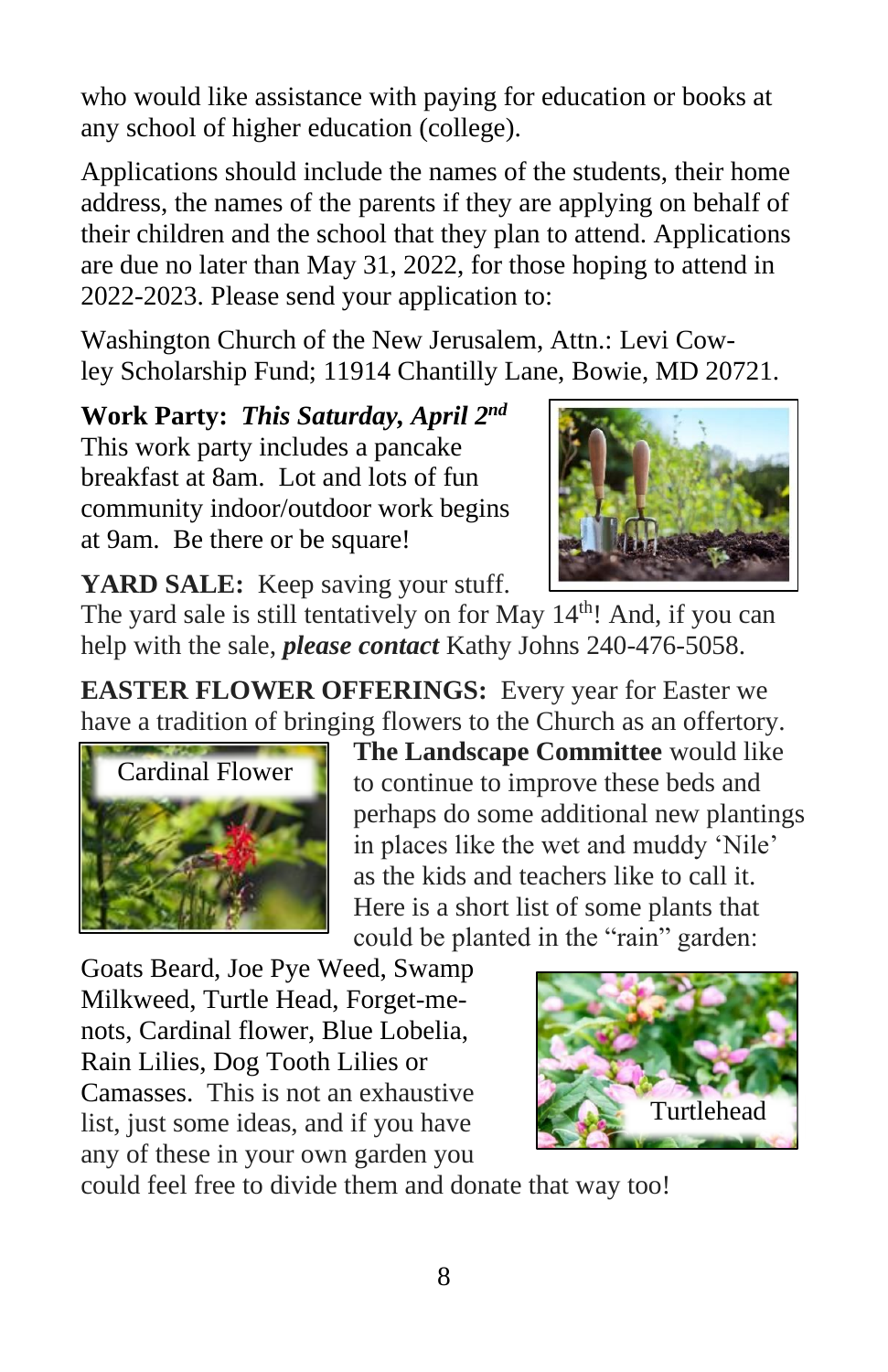## **All The News That Will Fit:**

It turns out that there wasn't much lion in March – unless you happened to live in Eastern Europe. The dark evil of war saddens us all and causes one think about the infinite mercy required to permit such things to happen in the name of human freedom. This freedom was provided to allow humanity to choose to do good, but too often is used as an excuse to do evil. The battle to overcome evil is not finished; there is much for us to do.

"Wars are permitted … for it is according to Divine providence that everyone be allowed to act from freedom in accordance with reason." (Div. Prov. 251)

#### **Is there any good news?**

It turns out that it was February that behaved like a lion – with a Talent show for the ages – all ages, from K to post grad. Too bad if you missed it. It was advertised as a "Virtual Talent Show" but from all appearances it was more of an "actual talent" show. Thanks to **Bonnie Cowley** for the idea, and to lots of people for the execution thereof – not only the participants but **Jordan Kinsey**  for putting together the video part of the show. And who knew that **Pastor Mac** was a card sharpie? Thanks, all, for brightening a cold, blustery evening.

Did anybody notice that spring arrived in the nick of time? Other-



wise, the Cherry blossoms couldn't have bloomed. All we had to do was turn our clocks ahead by an hour and suddenly there were blossoms everywhere. I wonder how that works. Rejoice all you gardeners; the time for digging and planting is here. And just think we get to mow the lawn in a couple of weeks – and for the next six months.

Spring has sprung, the grass is riz; I wonder where my mower iz?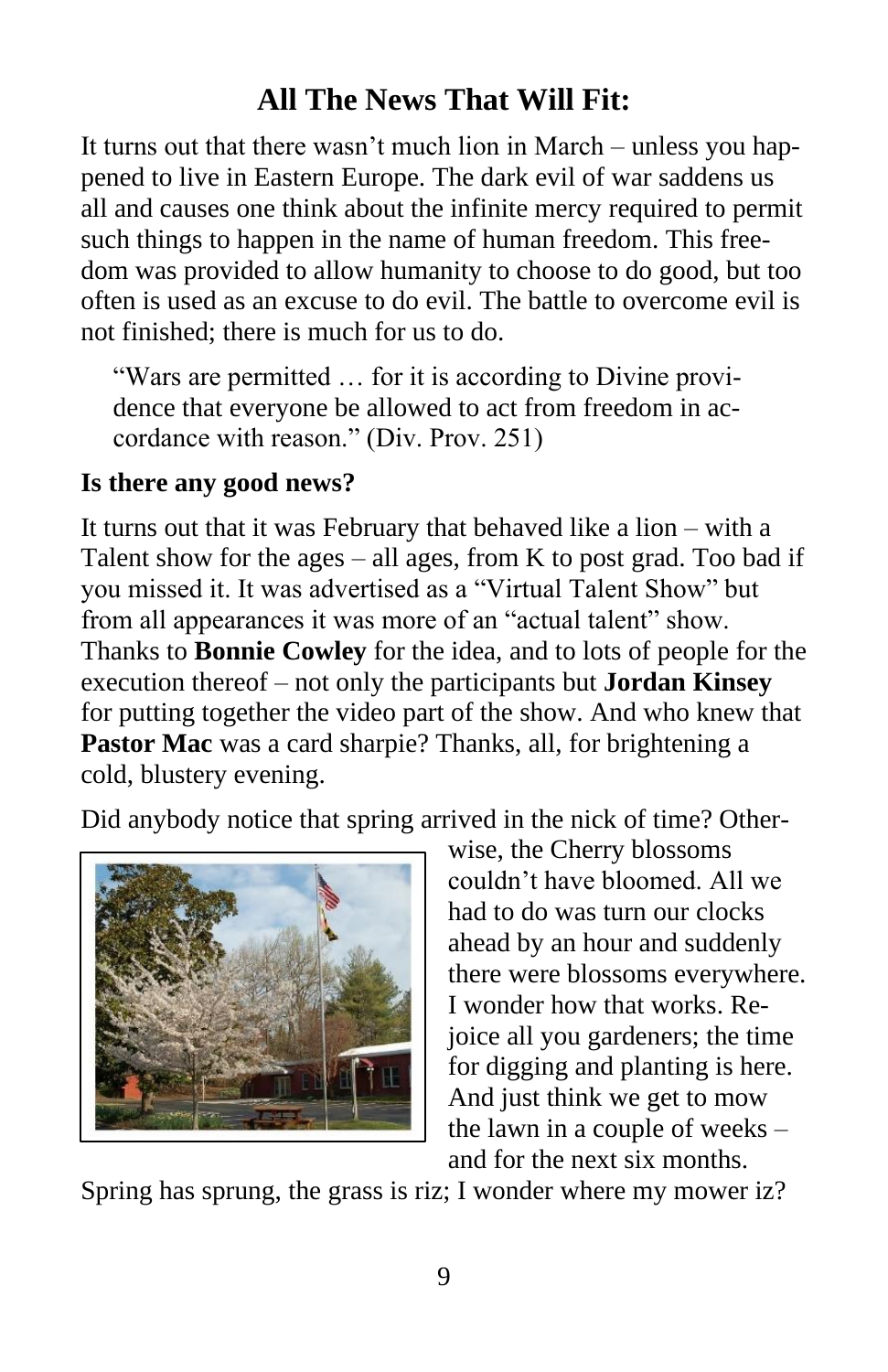#### **Out of Town News:**

From the far west comes news that the **Crofts – John, Sharon, Anders and Ivan** – enjoyed spring break with a bit of traveling. Starting in San Diego (well, actually starting in Upper Marlboro) they have visited the Salton Sea, the Mohave Desert, Joshua Tree and Sequoia National Parks and the spectacular mountains in between and returned home by way of Los Angeles.

#### **Sad News:**

Our condolences to the family of **Philip D. Coffin**, who passed away in January of this year in a care facility near Boulder Colorado. Phil was a long-time, long-ago member of our Society and resident of Acton Park.

We are sorry to report that the danger of the Chantilly Lane/Enterprise Road intersection has once again made itself known. This time one of our school kids (8th grader **Jovan Makutchang**) ended up in Urgent Care for evaluation, but the rest of the people in the car (Micheline Makutchan, Favor Etiendem, a kindergarten cousin who goes to our school, and Micheline's baby) were OK. Most of the damage was to nerves and automobile components. Yet another complaint was lodged with MD traffic safety; that intersection has been bad for many years, and they know it, but nothing has been done.

## **BUT – There is Such a Thing as Good News.**

After the aforementioned accident and complaint, **Bonnie Cowley** finally received the following reply from MDOT:



"Thank you for your service ticket regarding your request for a traffic signal at the above subject location. The Maryland Department of Transportation State Highway Administration (MDOT SHA) appreciates the opportunity to be of assistance to you. The MDOT SHA is pleased to inform you that a traffic signal is being proposed for the intersec-

tion. **The anticipated completion of the installation and operation of the traffic signal is Fall 2022**"

Thank you, Bonnie!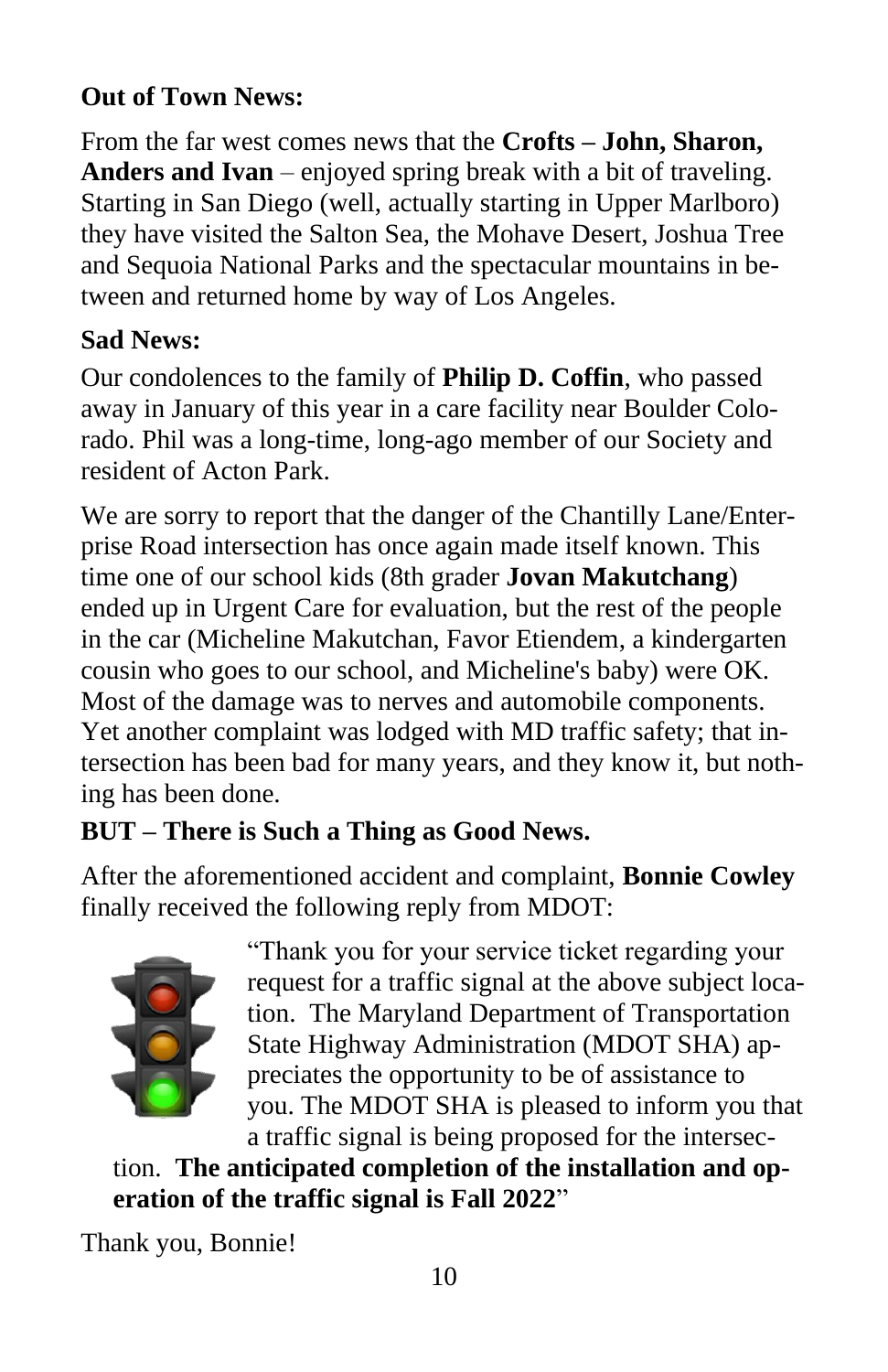#### **Bad News:**

It was on Facebook, so it must be true: It seems that **Brad & Kathy Johns** are in the process of selling their house *(see p. ?)* and moving away. Will we miss them?

Yes. More than a lot.

## **Sound Thinking:**

Those of you who have had the opportunity to watch a Sunday Church service on YouTube probably have noticed a seeming lack of participation in the service by those in (live) attendance. That was only an appearance, however – the attendees do participate, and are quite lively. But there are no microphones available for recording that fact and transmitting it to the airwaves (more accurately, the "wirewaves"). **Bill Kunkle** and crew are about to fix that: parts are on order; installation to follow; switches to be turned on! Soon. Or as soon as the vendor gets the parts needed.

Here's the pitch: microphones, mixers, cables, and the like are actually quite expensive. Therefore, those of you who either do or do not use the streaming service on YouTube are invited to make a special (as in "extra") contribution to the Church to help cover this cost. Those with ears will thank you.

#### **Speaking of Which:**

Contributions is which. While you are making that "extra" contribution, it is profoundly to be hoped that you will also remember that "regular" contribution to the operating fund you are planning to make, for we are fast approaching the June end to our fiscal year, when we tally up income vs. the expenses of operating our Church. Will you help make that tally a positive number by positively remembering to make that contribution?

**TAG:**A special time was Saturday. That is, Saturday the 19<sup>th</sup> of March, when TAG threw a banquet and about 40 people showed up to have a great meal and listen to a great presentation by **Angela Radcliffe**. It has been a long time since we gathered in such a large group, and it felt good. Let's have more of that! Thanks for thinking of us, TAG.